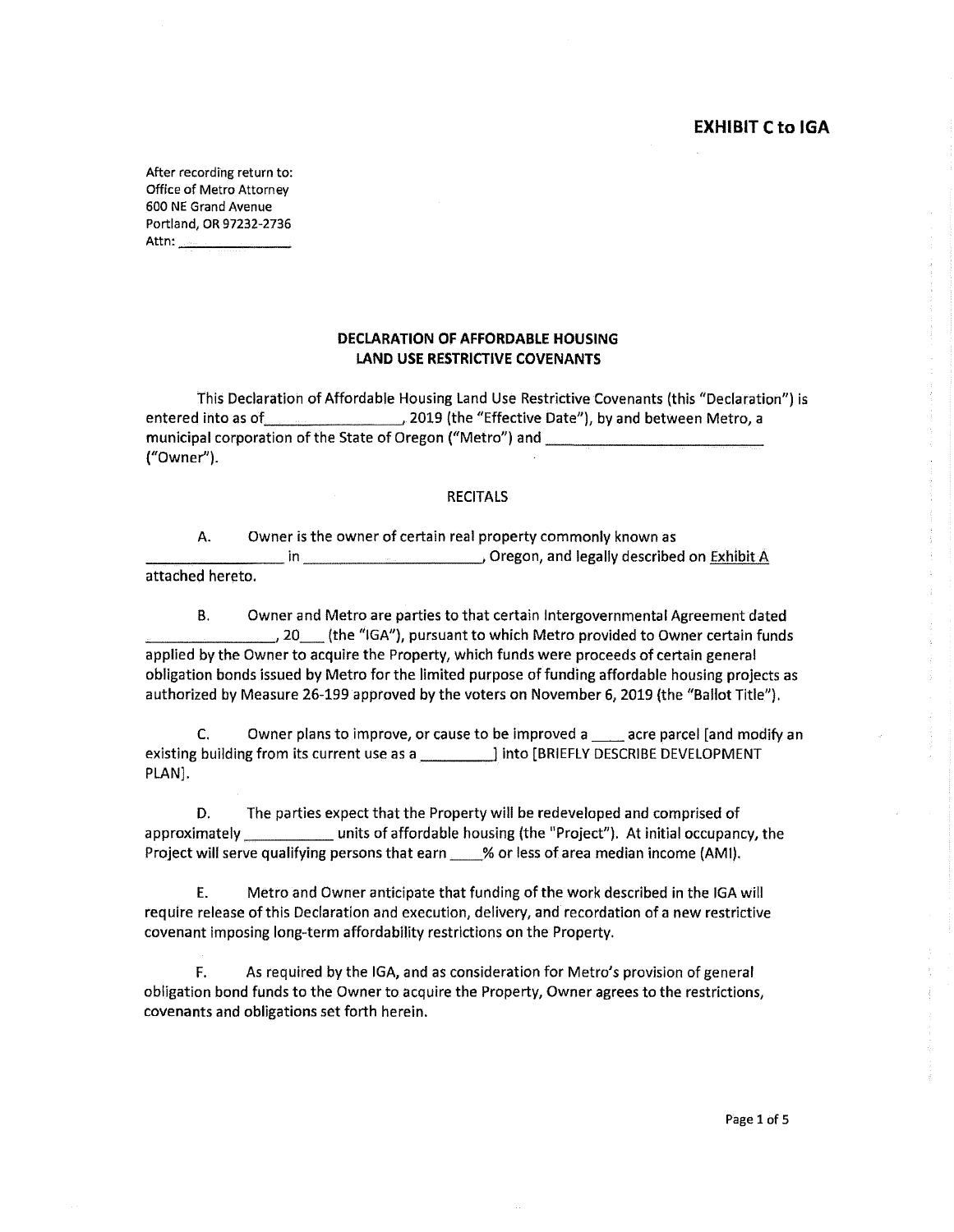### SECTION 1 PROPERTY USE RESTRICTIONS

1.1 **Affordable Housing Land Use.** For the term of this Declaration, the Property and the Project shall at all times be owned, developed, constructed, improved and operated solely as "Affordable Housing" within the meaning of the Ballot Title and as described in the Metro Housing Program Work Plan approved by the Metro Council on January 31, 2019 (the "Work Plan"). For purposes of the Ballot Title and the Work Plan, "Affordable Housing" is defined as improvements for residential units occupied by households earning 80% or less of median gross household income, adjusted for household size, for the Portland, Oregon metropolitan statistical area as established each year by the U.S. Department of Housing and Urban Development.

1.2 **Nondiscrimination.** In accordance with Title VI of the Civil Rights Act, as amended; 42 U .S.C. Section 2000d; Section 303 of the Age Discrimination Act of 1975, as amended; 42 U.S.C. Section 6102; Section 202 of the Americans With Disabilities Act of 1990; 42 U.S.C. Section 12132, no owner of the Property shall discriminate against any employee, tenant, patron or buyer of the Property improvements because of race, color, creed, national origin, sex, age or disability. In addition, any such owner shall comply, to the extent applicable to the Property, with the applicable federal implementing regulations of the above-cited laws and other applicable state and federal laws. "Owner" shall mean the fee simple title holder to the Property or any part thereof, including contract buyers, but excluding those having such interest merely as security for the performance of an obligation.

1.3 **Running with the Land.** Owner hereby declares that the Property subject to this Declaration shall be held, sold and conveyed subject to the forgoing land use restrictions and covenants, which shall run with the Property and shall be binding on all parties having or acquiring any right, title or interest in the Property or any part thereof, and shall inure to the benefit of Metro. Owner agrees that any and all requirements of the laws of the State of Oregon to be satisfied in order for the provisions of this Declaration to constitute deed restrictions and covenants running with the land shall be deemed to be satisfied in full, and that any requirements of privileges of estate are intended to be satisfied, or in the alternate, that an equitable servitude has been created to ensure that these restrictions run with the Property for the term of this Declaration.

# SECTION 2

# **GENERAI PROVISIONS**

2.1 **Enforcement.** Metro shall have standing, and may bring an action at law or equity in a court of competent jurisdiction to enforce all restrictions and covenants established by this Declaration and to enjoin violations, ex parte, if necessary. The failure to enforce any provision shall in no event be deemed a waiver of the right to do so thereafter.

Metro is the only party entitled to enforce the restrictions and covenants set forth herein. Nothing in this Declaration gives, is intended to give, or will be construed to give or provide any benefit or right, whether directly, indirectly, or otherwise, to third persons.

2.2 **Duration.** Subject to the provisions of the IGA providing for the early termination of this Declaration upon the occurrence of certain events or conditions, or otherwise upon mutual consent  $\zeta$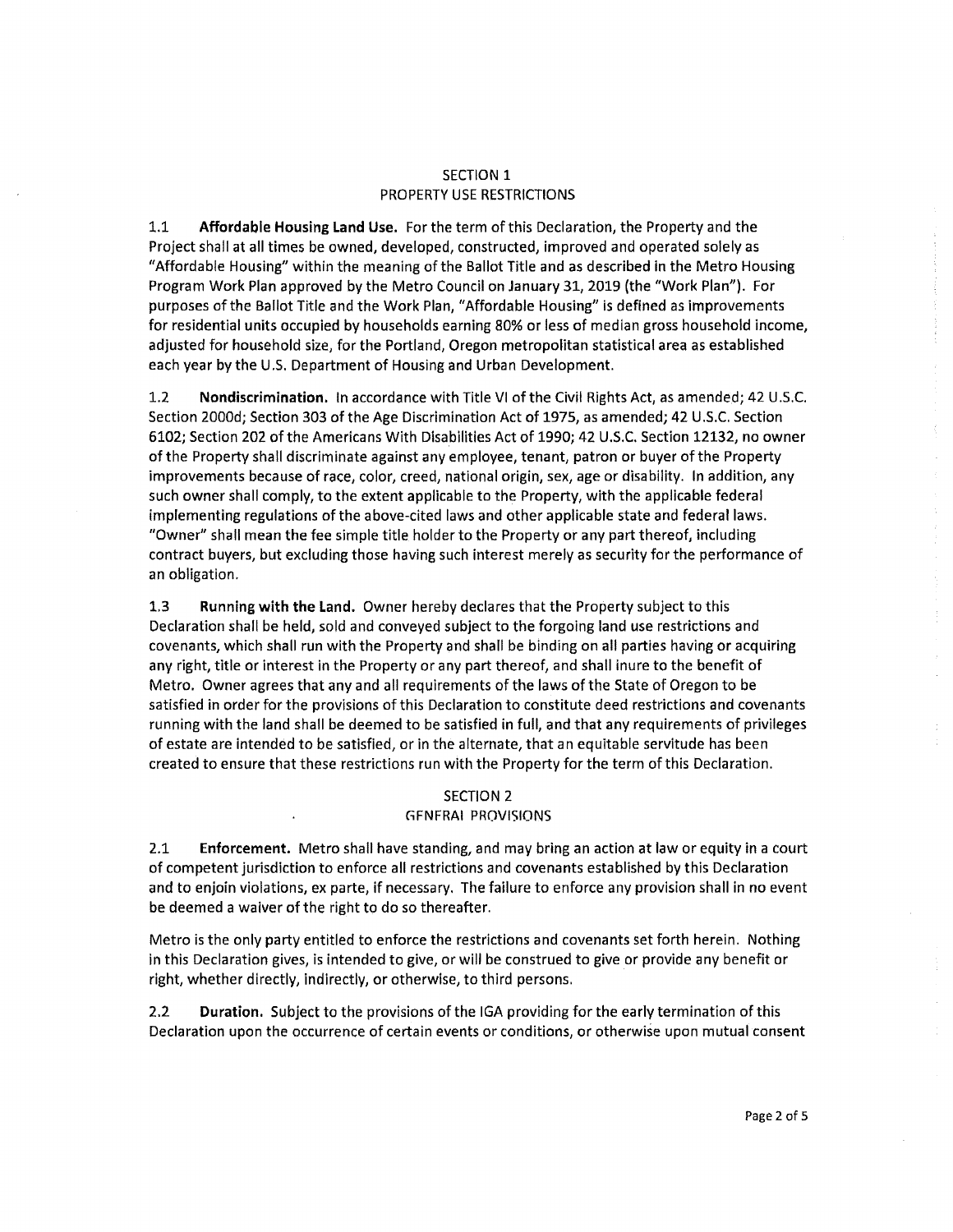of the parties, the restrictions established by this Declaration shall run with and bind the Property in perpetuity.

 $\hat{\mathbf{G}}$ 

2.3 **Amendment.** This Declaration may not be amended or revoked except by written agreement executed by Metro and Owner, their respective successors and assigns, and duly recorded in the manner then provided for by law. In the event Owner is unable to comply with the restrictions set forth herein, and Owner fully repays Metro for funds disbursed to acquire the Property pursuant to the terms of the IGA, the parties will revoke this Declaration.

2.4 **Limitation of liability of Metro.** Under no circumstances shall Metro have any liability to Owner, its successors and assigns, or other user or tenant, lessee, guest or invitee of Owner, its successors and assigns, by virtue of Metro's enforcement or failure to enforce the rights established by this Declaration, and Owner, its successors and assigns, should defend and hold harmless Metro from same.

2.5 **Choice of law.** This Declaration shall be interpreted under the laws of the State of Oregon.

2.6 **Breach of Agreements.** Owner represents and warrants that this Declaration does not violate any of the terms or conditions of any other agreement to which Owner is a party, or to which the Property is subject.

The parties have caused this Declaration to be signed by their respective, duly authorized representatives, as of the Effective Date.

OWNER:

| By:    |  |
|--------|--|
| Name:  |  |
| Title: |  |

| State of Oregon |     |
|-----------------|-----|
|                 | SS. |
| County of       |     |

| This instrument was acknowledged before me on | , 2019, by |
|-----------------------------------------------|------------|
| a:                                            | an Oregon  |

(Signature of Notarial Officer)